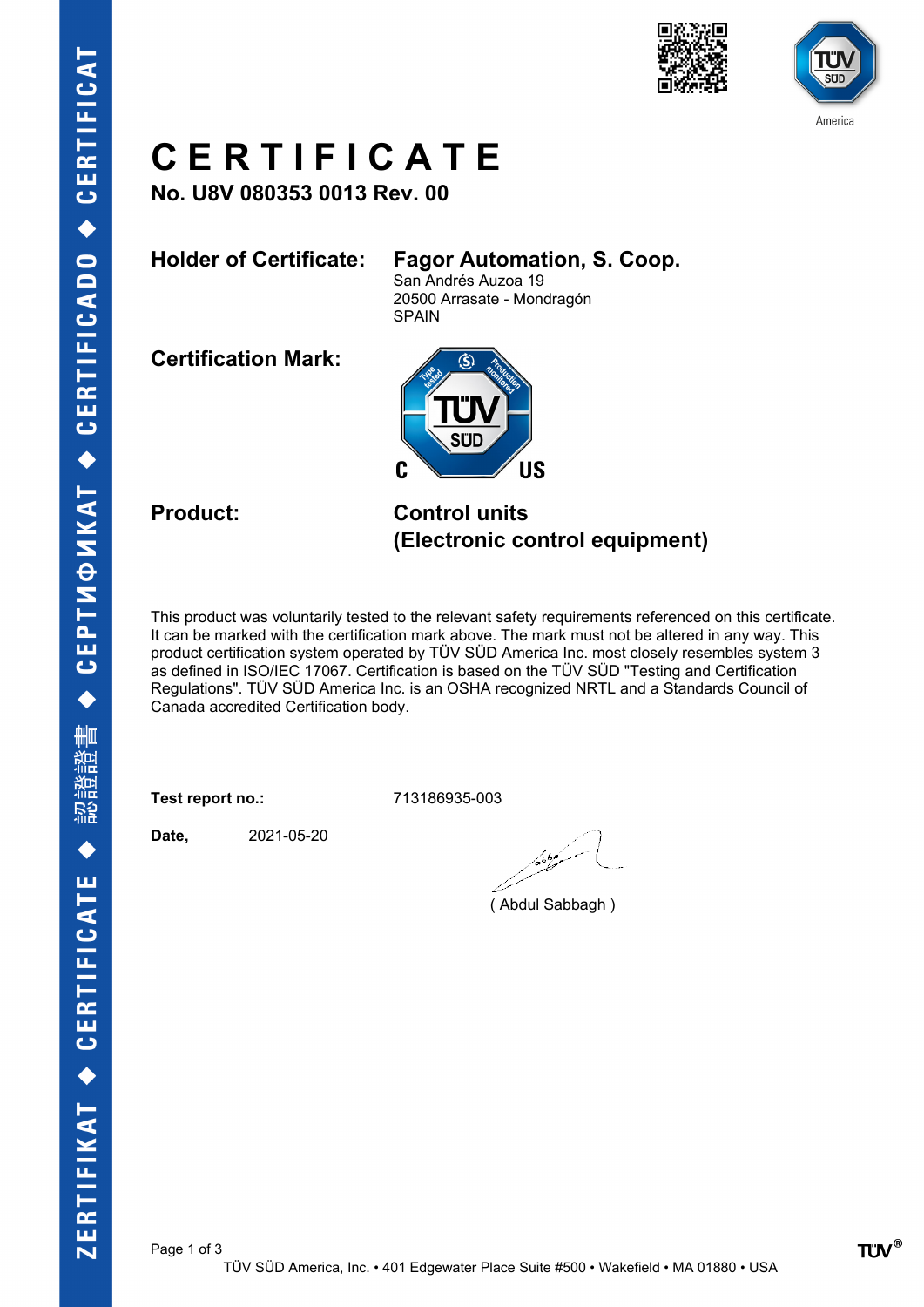

## **C E R T I F I C A T E**

**No. U8V 080353 0013 Rev. 00**

**Model(s):**

### **NCs:**

#### **a b c d e f g h** Remarks

a.- Describes the NC format such us: C (for the NC which contains the Central Unit + the Screen described the components in the Models C) or U (for the NC with the CPU without screen).

b.- Describes de monitor type which can be: 0 for none screen, 10K (for 10" screen + Keyboard + OP Panel interface), 10H (for 10" horizontal screen format with alphanumeric keyboard inside), 10HT (for 10" horizontal screen format with alphanumeric keyboard inside with touch screen), 10V (for 10" vertical screen format with alphanumeric keyboard inside), 10VT (for 10" vertical screen format with alphanumeric keyboard inside with touch screen), 15 (for 15" monitor panel) and 15VT (for 15" monitor panel with Touch)

c.- describes non-safety-critical information such as module of the processor integrated in the UC PCB depending on the power of it. It can be a letter from A to Z.

d.- describes non-safety-critical information such as the memory of the system, Its capacity is indicated for a num-ber from 0 to 999 specified in Gb

e.- describes non-safety critical information such as communication protocol field bus: It can be E (for Ethernet bus base communication such as Ethercat, sercos III,... ), S (for sercos optical communication)

f.- describes non-safety critical information such as number of USB ports 2.0 available in the equipment. It is described with a number 0..6

g.- describes non-safety critical information such as number of USB ports 3.0 available in the equipment. It is described with a number 0..6

h.- describes non-safety critical information, It could be none or a number 00..99. It define the HW revision, It could be none or a number 00..99. It define the HW revision

#### **IO Modules:**

#### **RIORa-48I32O-b**

a.- Describes communication type which can be (Void) for CAN or -E for Ethercat or other Ethernet base communication.

b.- Describes non-safety-critical information PCB of low voltage I/O mounted over the base of the 48I32O PCB: such 4AU2AO (for Analog IOs ), FEEDBACK (for a Counter IOs) or other similar.

**Counter: RCS-S-4F4AO**